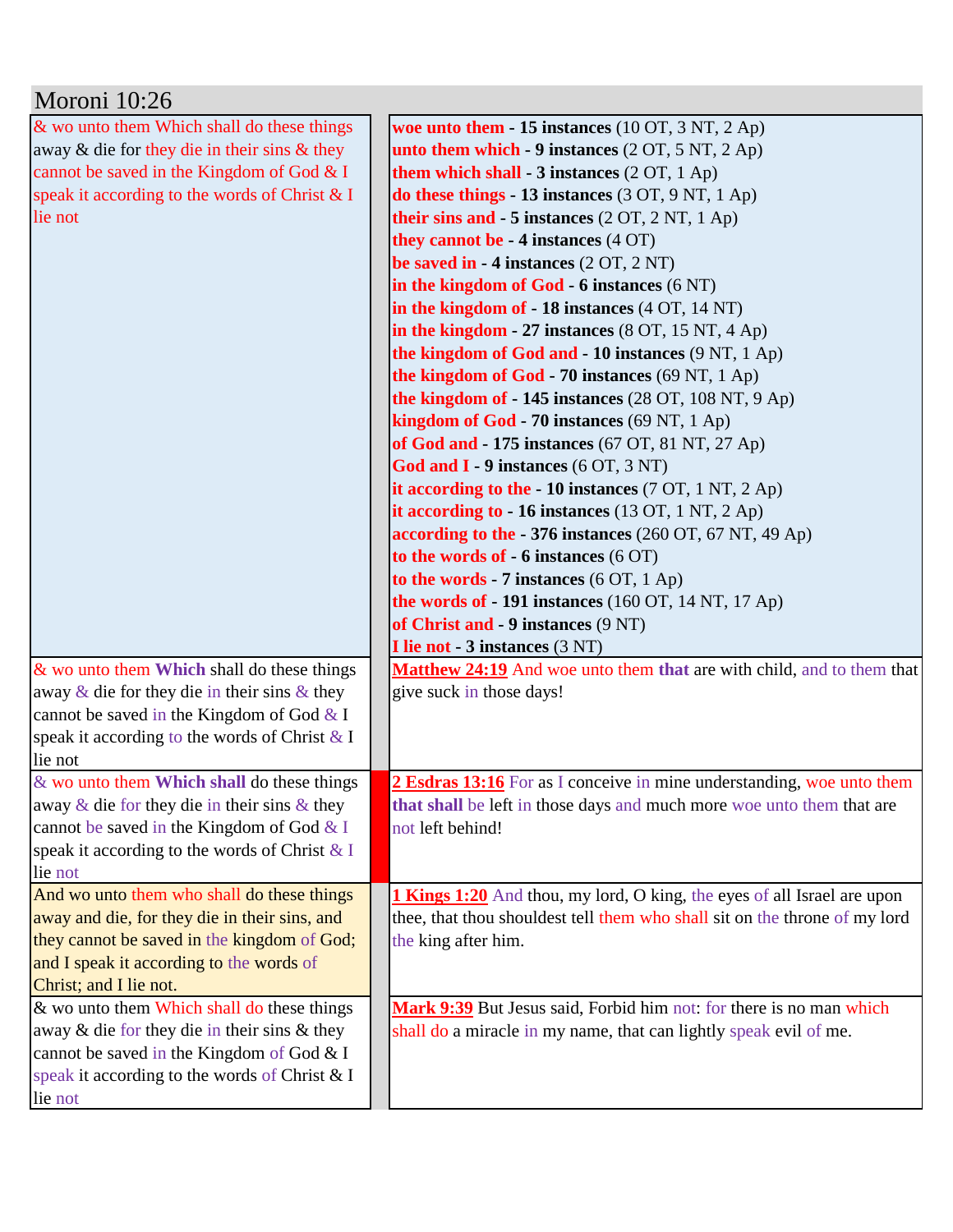| & wo unto them Which shall do these things         | <b>Luke 22:23</b> And they began to inquire among themselves, which of        |
|----------------------------------------------------|-------------------------------------------------------------------------------|
| away $\&$ die for they die in their sins $\&$ they | them it was that should do this thing.                                        |
| cannot be saved in the Kingdom of God & I          |                                                                               |
| speak it according to the words of Christ & I      |                                                                               |
| lie not                                            |                                                                               |
| & wo unto them Which shall do these things         | <b>Numbers 15:13</b> All that are born of the country shall do these things   |
| away $\&$ die for they die in their sins $\&$ they | after this manner, in offering an offering made by fire, of a sweet savour    |
| cannot be saved in the Kingdom of God & I          | unto the LORD.                                                                |
| speak it according to the words of Christ & I      |                                                                               |
| lie not                                            |                                                                               |
| & wo unto them Which shall do these things         | <b>Isaiah 50:2</b> Wherefore, when I came, was there no man? when I called,   |
| away $\&$ die for they die in their sins $\&$ they | was there none to answer? Is my hand shortened at all, that it cannot         |
| cannot be saved in the Kingdom of God & I          | redeem? or have I no power to deliver? behold, at my rebuke I dry up the      |
| speak it according to the words of Christ & I      | sea, I make the rivers a wilderness: their fish stinketh, because there is no |
| lie not                                            | water, and dieth for thirst.                                                  |
| $&$ wo unto them Which shall do these things       | Job 36:14 They die in youth, and their life is among the unclean.             |
| away $\&$ die for they die in their sins $\&$ they |                                                                               |
| cannot be saved in the Kingdom of God & I          |                                                                               |
| speak it according to the words of Christ & I      |                                                                               |
| lie not                                            |                                                                               |
| & wo unto them Which shall do these things         | 2 Esdras 15:4 For all the unfaithful shall die in their unfaithfulness.       |
| away $\&$ die for they die in their sins $\&$ they |                                                                               |
| cannot be saved in the Kingdom of God & I          |                                                                               |
| speak it according to the words of Christ & I      |                                                                               |
| lie not                                            |                                                                               |
| & wo unto them Which shall do these things         | Ecclesiasticus 16:9 He pitied not the people of perdition, who were           |
| away & die for they die in their sins & they       | taken away in their sins:                                                     |
| cannot be saved in the Kingdom of God & I          |                                                                               |
| speak it according to the words of Christ & I      |                                                                               |
| lie not                                            |                                                                               |
| $&$ wo unto them Which shall do these things       | <b>Ecclesiasticus 23:12</b> There is a word that is clothed about with death: |
| away $\&$ die for they die in their sins $\&$ they | God grant that it be not found in the heritage of Jacob; for all such things  |
| cannot be saved in the Kingdom of God & I          | shall be far from the godly, and they shall not wallow in their sins.         |
| speak it according to the words of Christ & I      |                                                                               |
| lie not                                            |                                                                               |
| & wo unto them Which shall do these things         | <b>Jeremiah 6:10</b> To whom shall I speak, and give warning, that they may   |
| away $\&$ die for they die in their sins $\&$ they | hear? behold, their ear is uncircumcised, and they cannot hearken:            |
| cannot be saved in the Kingdom of God $\&$ I       | behold, the word of the LORD is unto them a reproach; they have no            |
| speak it according to the words of Christ & I      | delight in it.                                                                |
| lie not                                            |                                                                               |
| & wo unto them Which shall do these things         | Acts 15:1 And certain men which came down from Judaea taught the              |
| away $\&$ die for they die in their sins $\&$ they | brethren, and said, Except ye be circumcised after the manner of Moses,       |
| cannot be saved in the Kingdom of God & I          | ye cannot be saved.                                                           |
| speak it according to the words of Christ & I      |                                                                               |
| lie not                                            |                                                                               |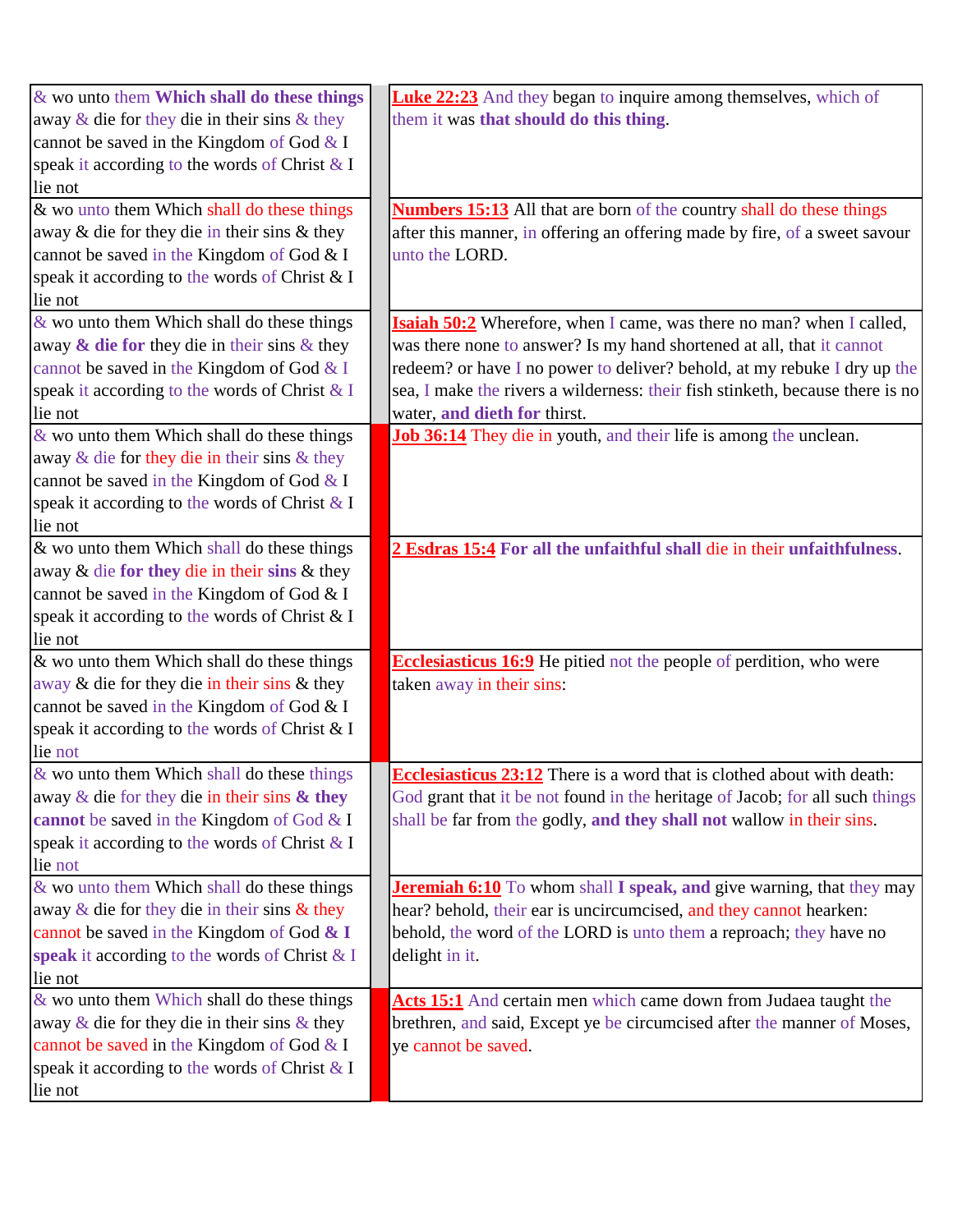| & wo unto them Which shall do these things         | Acts 27:31 Paul said to the centurion and to the soldiers, Except these          |
|----------------------------------------------------|----------------------------------------------------------------------------------|
| away $\&$ die for they die in their sins $\&$ they | abide in the ship, ye cannot be saved.                                           |
| cannot be saved in the Kingdom of God & I          |                                                                                  |
| speak it according to the words of Christ & I      |                                                                                  |
| lie not                                            |                                                                                  |
| & wo unto them Which shall do these things         | <b>Isaiah 45:17</b> But Israel shall be saved in the LORD with an everlasting    |
| away & die for they die in their sins & they       | salvation: ye shall not be ashamed nor confounded world without end.             |
| cannot be saved in the Kingdom of God & I          |                                                                                  |
| speak it according to the words of Christ & I      |                                                                                  |
| lie not                                            |                                                                                  |
| & wo unto them Which shall do these things         | 1 Corinthians 5:5 To deliver such an one unto Satan for the destruction          |
| away & die for they die in their sins & they       | of the flesh, that the spirit may be saved in the day of the Lord Jesus.         |
| cannot be saved in the Kingdom of God & I          |                                                                                  |
| speak it according to the words of Christ & I      |                                                                                  |
| lie not                                            |                                                                                  |
| & wo unto them Which shall do these things         | <b>Luke 13:28</b> There shall be weeping and gnashing of teeth, when ye shall    |
| away $\&$ die for they die in their sins $\&$ they | see Abraham, and Isaac, and Jacob, and all the prophets, in the kingdom          |
| cannot be saved in the Kingdom of God & I          | of God, and you yourselves thrust out.                                           |
| speak it according to the words of Christ & I      |                                                                                  |
| lie not                                            |                                                                                  |
| $\&$ wo unto them Which shall do these things      | <b>Nehemiah 12:40</b> So stood the two companies of them that gave thanks        |
| away $\&$ die for they die in their sins $\&$ they | in the house of God, and I, and the half of the rulers with me:                  |
| cannot be saved in the Kingdom of God & I          |                                                                                  |
| speak it according to the words of Christ & I      |                                                                                  |
| lie not                                            |                                                                                  |
| $\&$ wo unto them Which shall do these things      | <b>Ezekiel 28:16</b> By the multitude of thy merchandise they have filled the    |
| away $\&$ die for they die in their sins $\&$ they | midst of thee with violence, and thou hast sinned: therefore I will cast         |
| cannot be saved in the Kingdom of God & I          | thee as profane out of the mountain of God: and I will destroy thee, O           |
| speak it according to the words of Christ & I      | covering cherub, from the midst of the stones of fire.                           |
| lie not                                            |                                                                                  |
| & wo unto them Which shall do these things         | <b>John 8:26</b> I have many things to say and to judge of you: but he that sent |
| away $\&$ die for they die in their sins $\&$ they | me is true; and I speak to the world those things which I have heard of          |
| cannot be saved in the Kingdom of God & I          | him.                                                                             |
| speak it according to the words of Christ & I      |                                                                                  |
| lie not                                            |                                                                                  |
| & wo unto them Which shall do these things         | 2 Corinthians 11:17 That which I speak, I speak it not after the Lord,           |
| away & die for they die in their sins & they       | but as it were foolishly, in this confidence of boasting.                        |
| cannot be saved in the Kingdom of God & I          |                                                                                  |
| speak it according to the words of Christ & I      |                                                                                  |
| lie not                                            |                                                                                  |
| & wo unto them Which shall do these things         | 2 Kings 23:16 And as Josiah turned himself, he spied the sepulchres that         |
| away $\&$ die for they die in their sins $\&$ they | were there in the mount, and sent, and took the bones out of the                 |
| cannot be saved in the Kingdom of God & I          | sepulchres, and burned them upon the altar, and polluted it, according to        |
| speak it according to the words of Christ & I      | the word of the LORD which the man of God proclaimed, who                        |
| lie not                                            | proclaimed these words.                                                          |